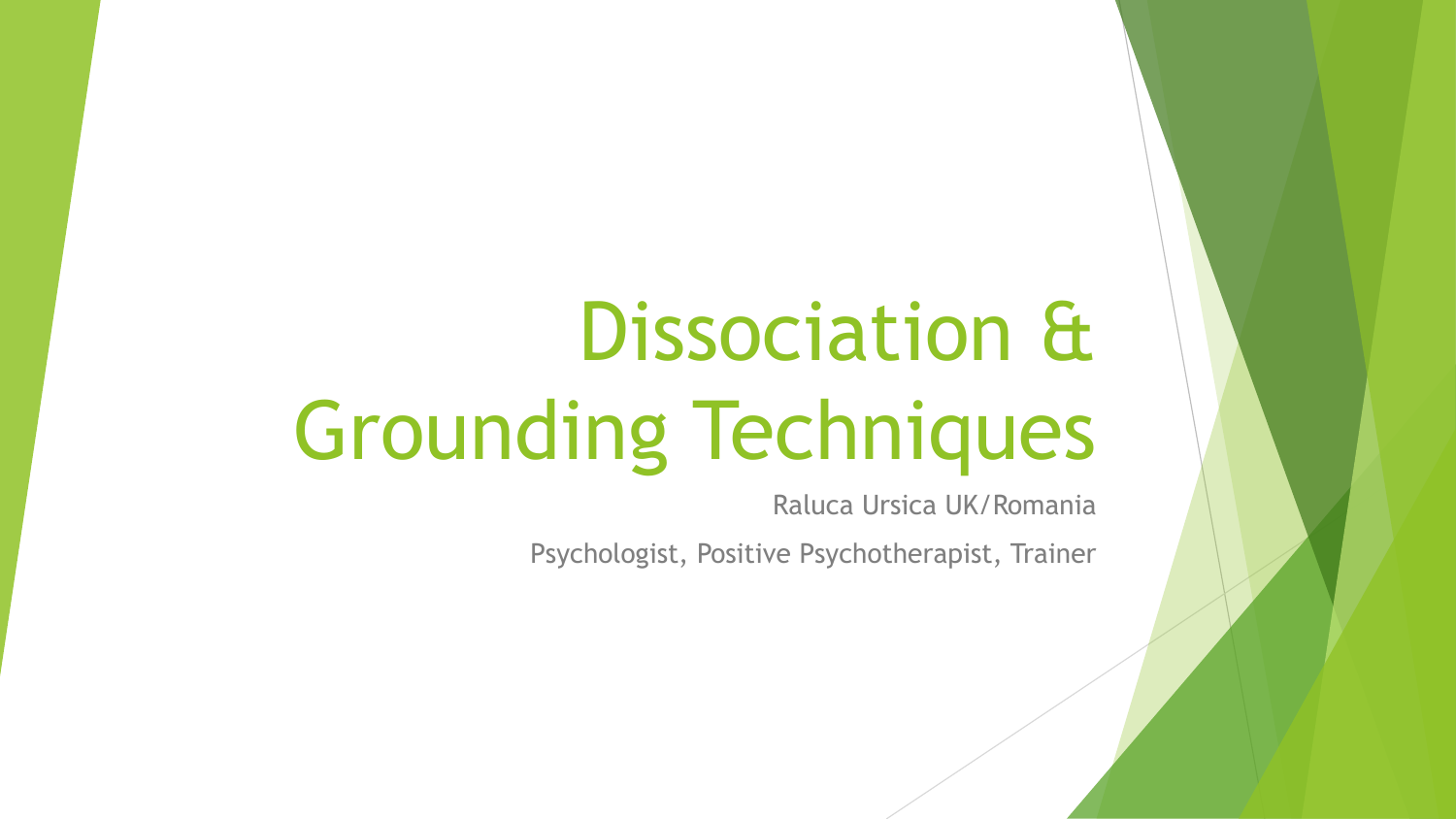#### What is Dissociation?

- Dissociation is being disconnected from the here and now. Everyone occasionally has times of daydreaming or mind wandering, which is normal.
- Dissociation may be a normal phenomenon, but like everything in life, all in moderation.
- When dissociation becomes the go-to solution is when it becomes a problem. When people are dissociating they disconnect from their surroundings, which can stop the trauma memories and lower fear, anxiety and shame.
- Anxiety, Panic, Phobias, Depression, Pain, Conversion disorder, PTSD, Delirium, Schizophrenia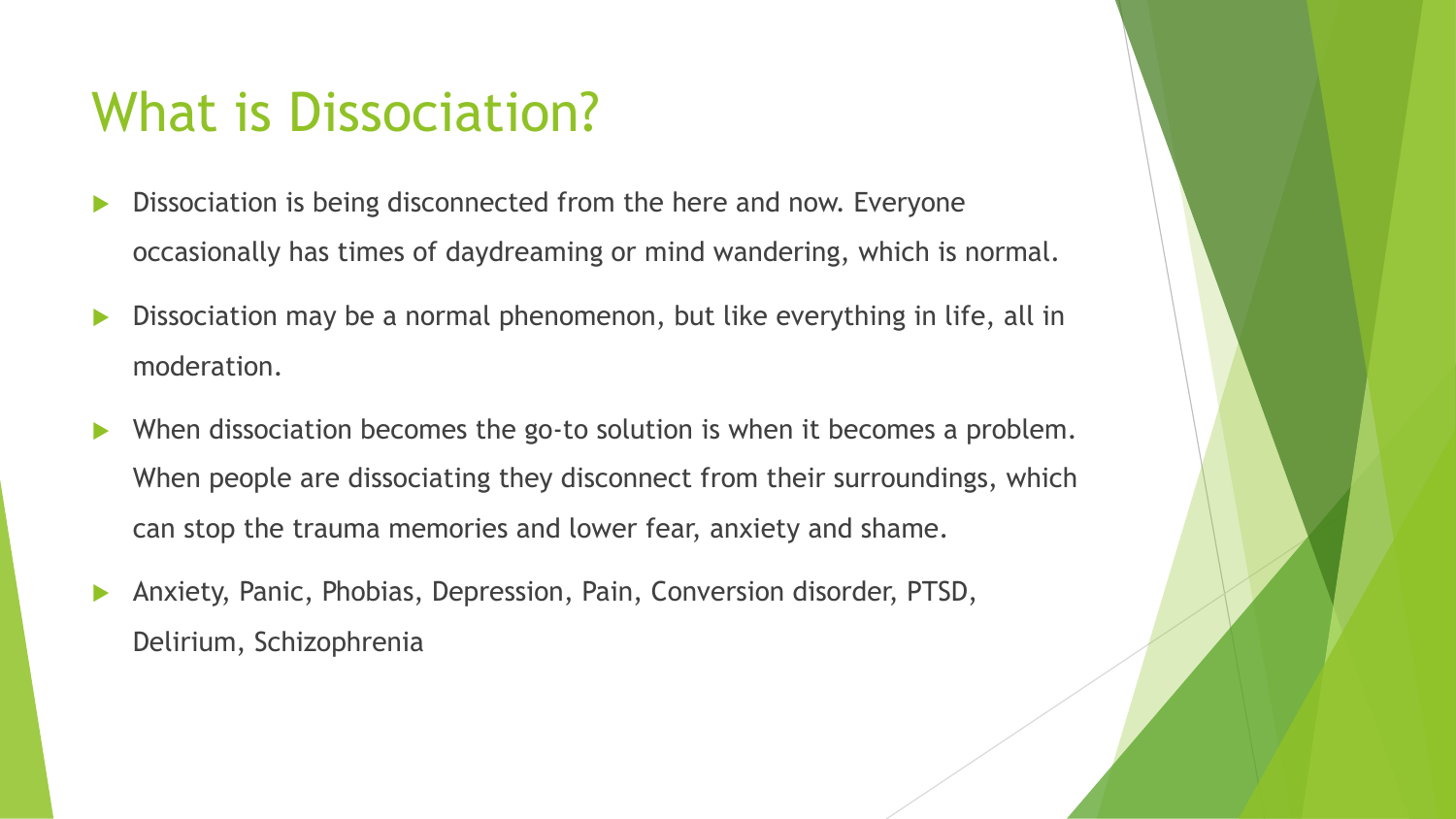## Dissociation signs

- Spacing out; day dreaming
- Glazed look; staring
- Mind going blank
- $\blacktriangleright$  Mind wandering
- Sense of world not being real
- $\blacktriangleright$  Watching self from outside
- Detachment from self or identity
- Out of body experience
- Disconnected from surroundings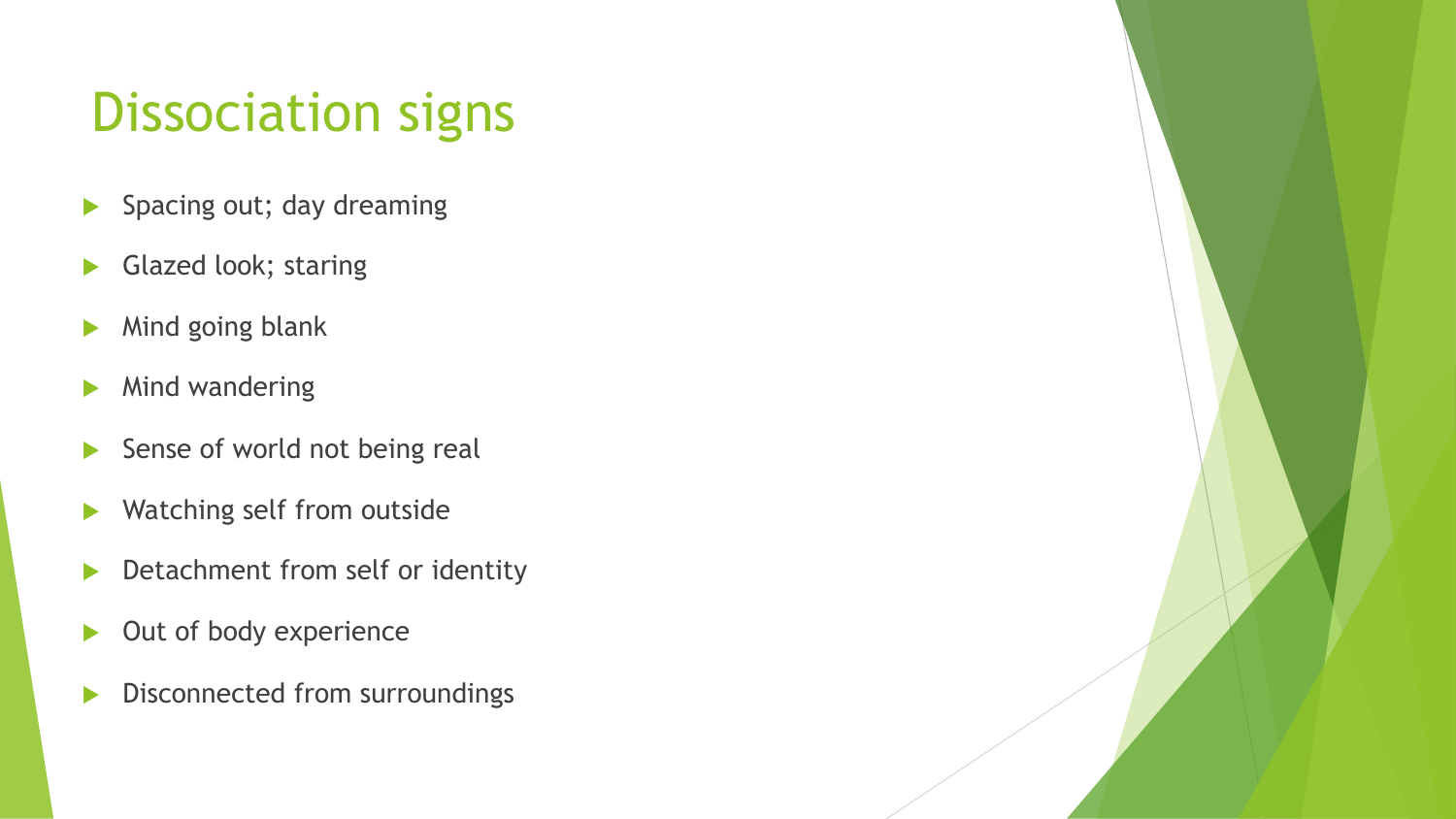## 5 Important Things about Dissociation

- The person dissociating is not dangerous: when people dissociate, they are doing it not because *they* are dangerous, but because they perceive danger *toward themselves*.
- **Reality is not an option:** Trying to reason with someone who has dissociated is not going to be effective.
- Anger is not helpful: they are already reacting to a perceived threat, and anger will only build on that threat. If you must speak with them, use a calm voice and don't be surprised if they do not respond.
- Acceptance is key: Accept them. Try to understand them. Ask kind questions about what they think would help. Make them comfortable. Tell them they are safe.
- **Grounding techniques can help**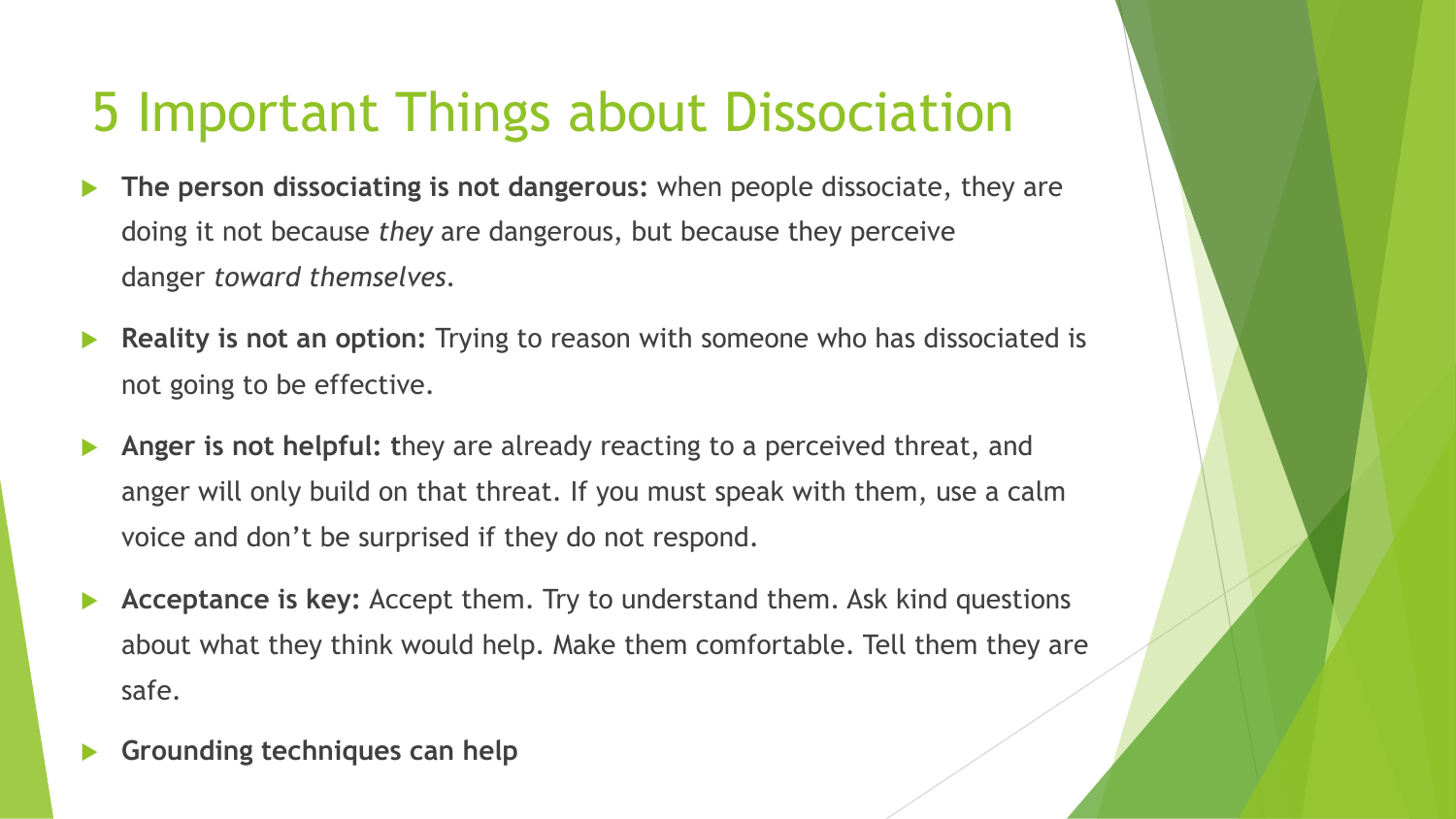## What are grounding techniques?

- $\blacktriangleright$  Grounding is a practice that can help you pull away from challenging emotions, flashbacks, unwanted memories, etc.
- $\blacktriangleright$  You can use grounding techniques to help create space from distressing feelings, they can help you stay in the present moment and focus on the here and now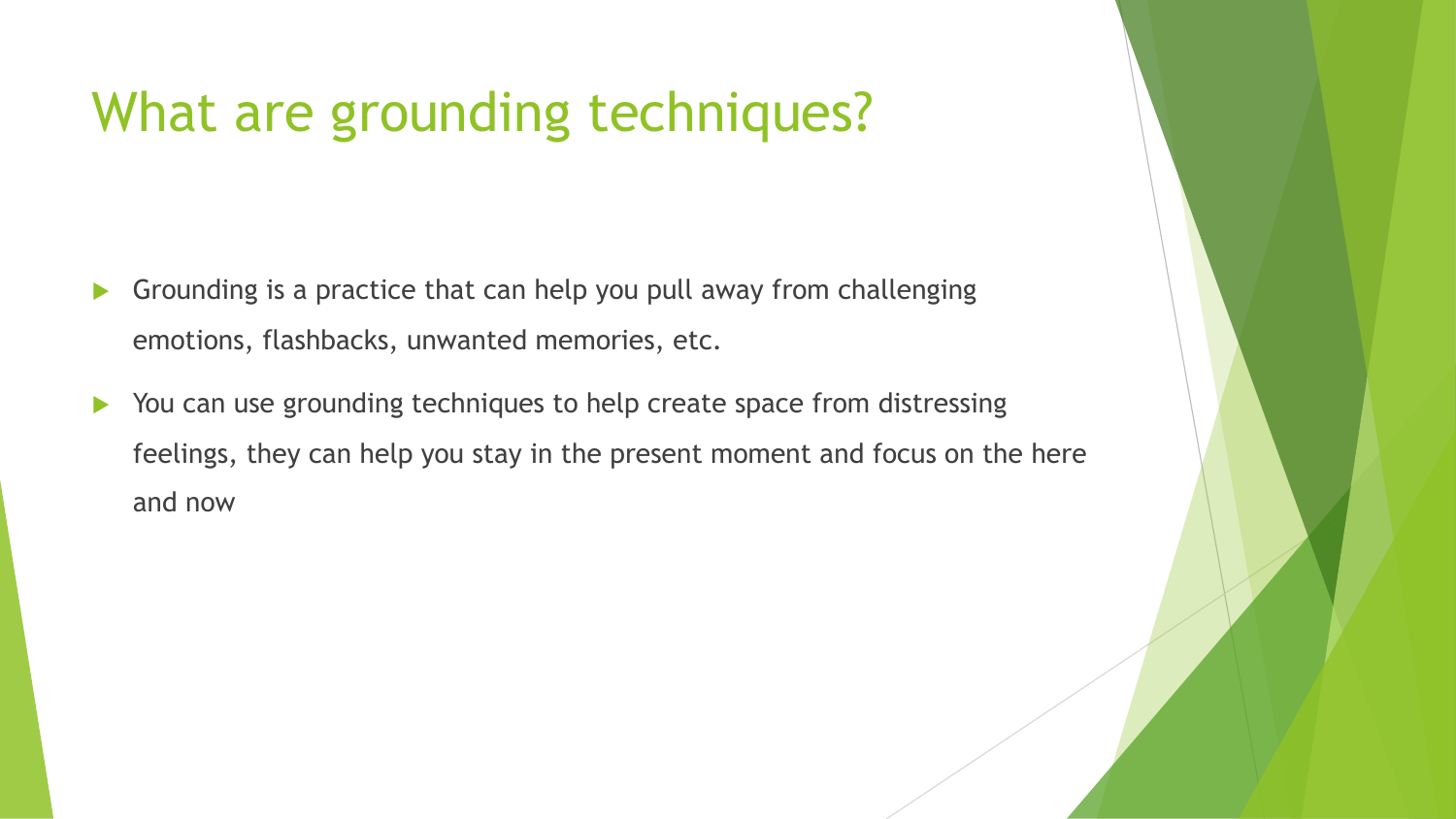#### Tips and Recommendations

- **Practice:** the more you do it the more it works
- **Start early:** at the first signs of distress
- Avoid assigning values: concentrate on the basics of your surroundings, rather than how you feel about them
- **EX Check in with yourself:** before and after the exercise
- Keep your eyes open: stay in the here and now
- Keep both feet on the ground
- Practice the exercises with your clients!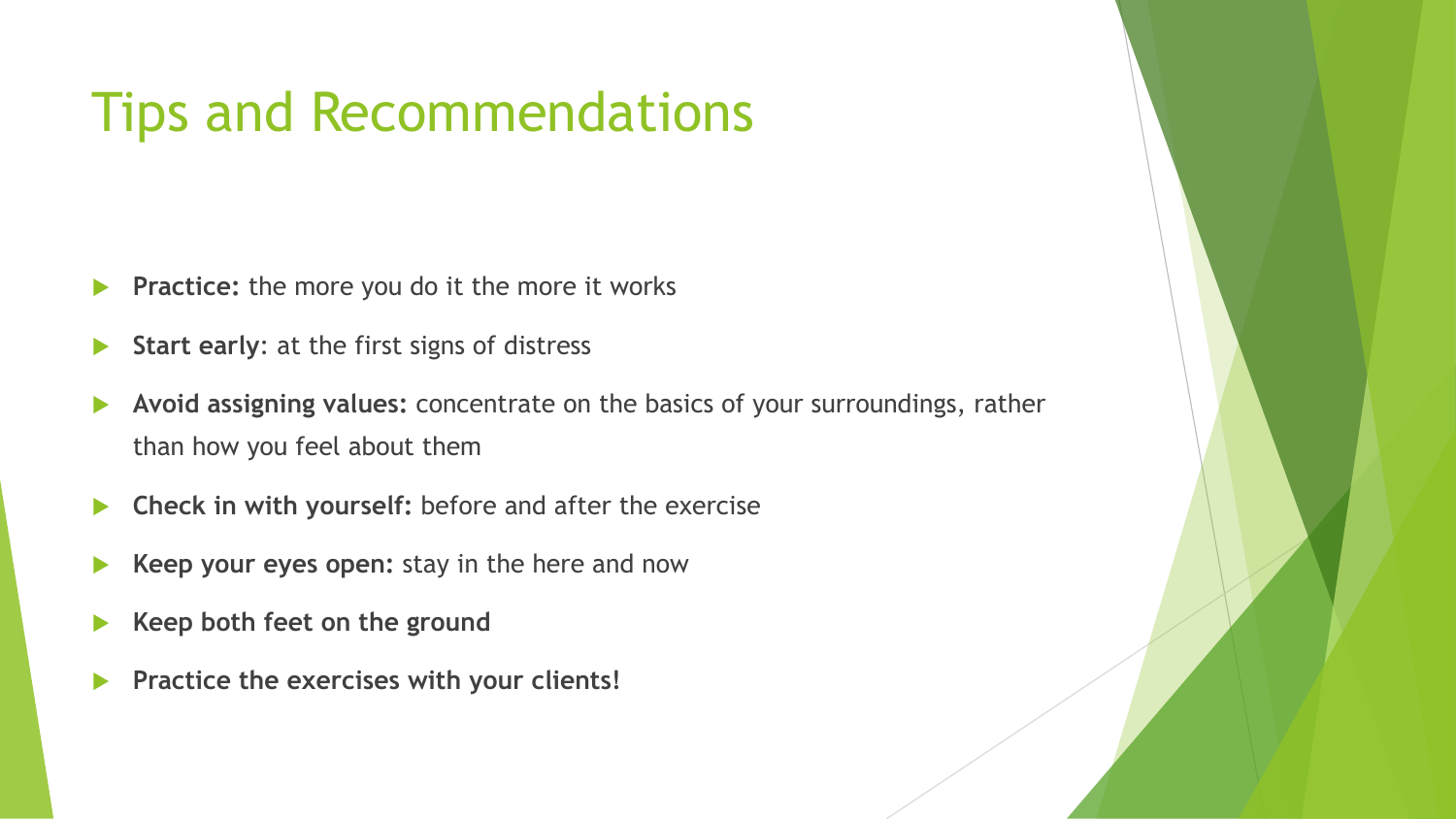# Types of Grounding Techniques

- $\blacktriangleright$  Physical
- $\blacktriangleright$  Mental
- $\blacktriangleright$  Soothing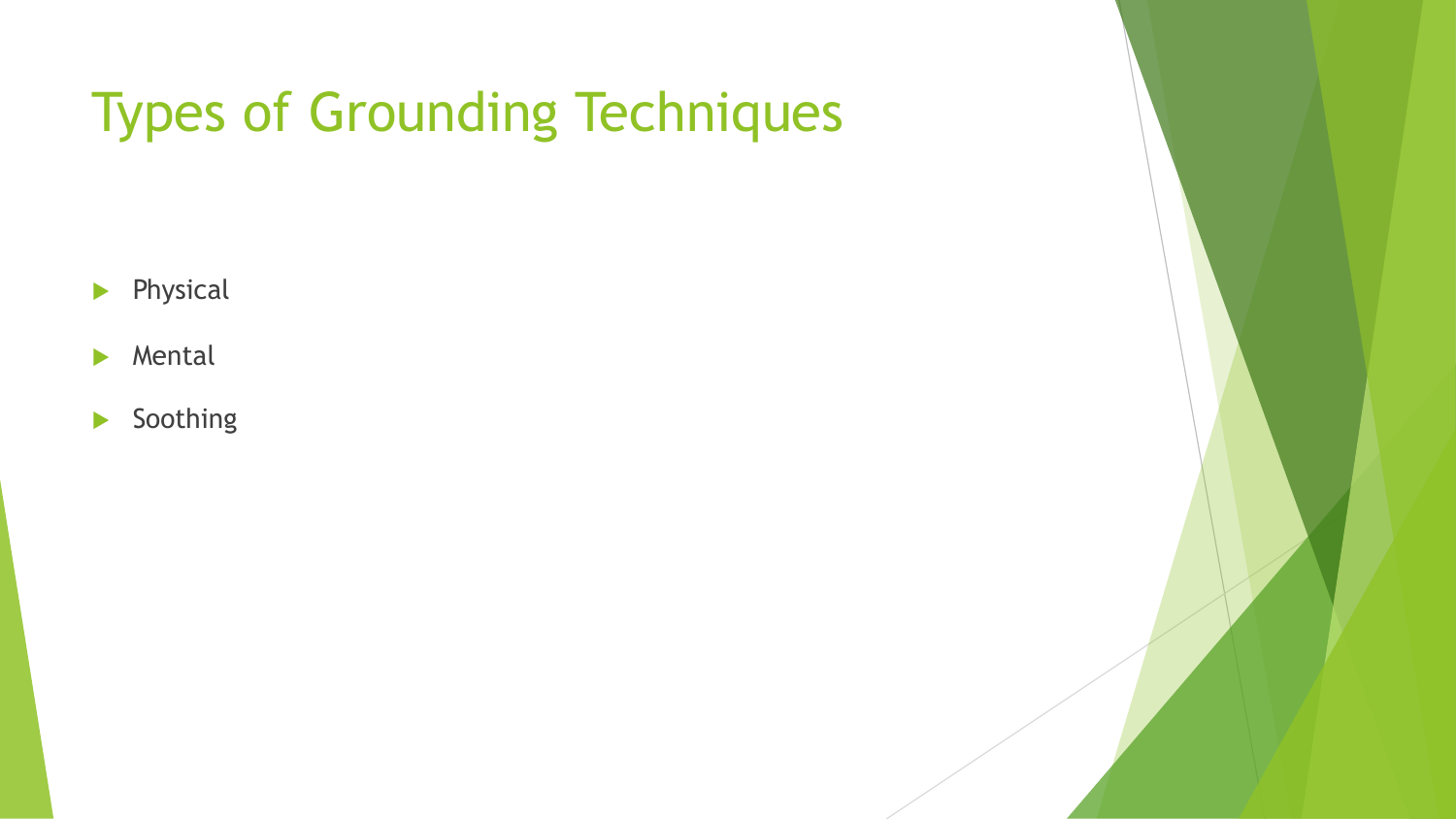#### Physical techniques

- $\blacktriangleright$  Pick up or touch items near you
- ▶ Breathe deeply 3 minutes: square breathing, blowing out candles / soap bubbles
- Move your body: tense and relax different muscle groups
- $\blacktriangleright$  Feel your body: body scan, rub hands together
- Try the 5-4-3-2-1 method (see, hear, touch, smell, taste)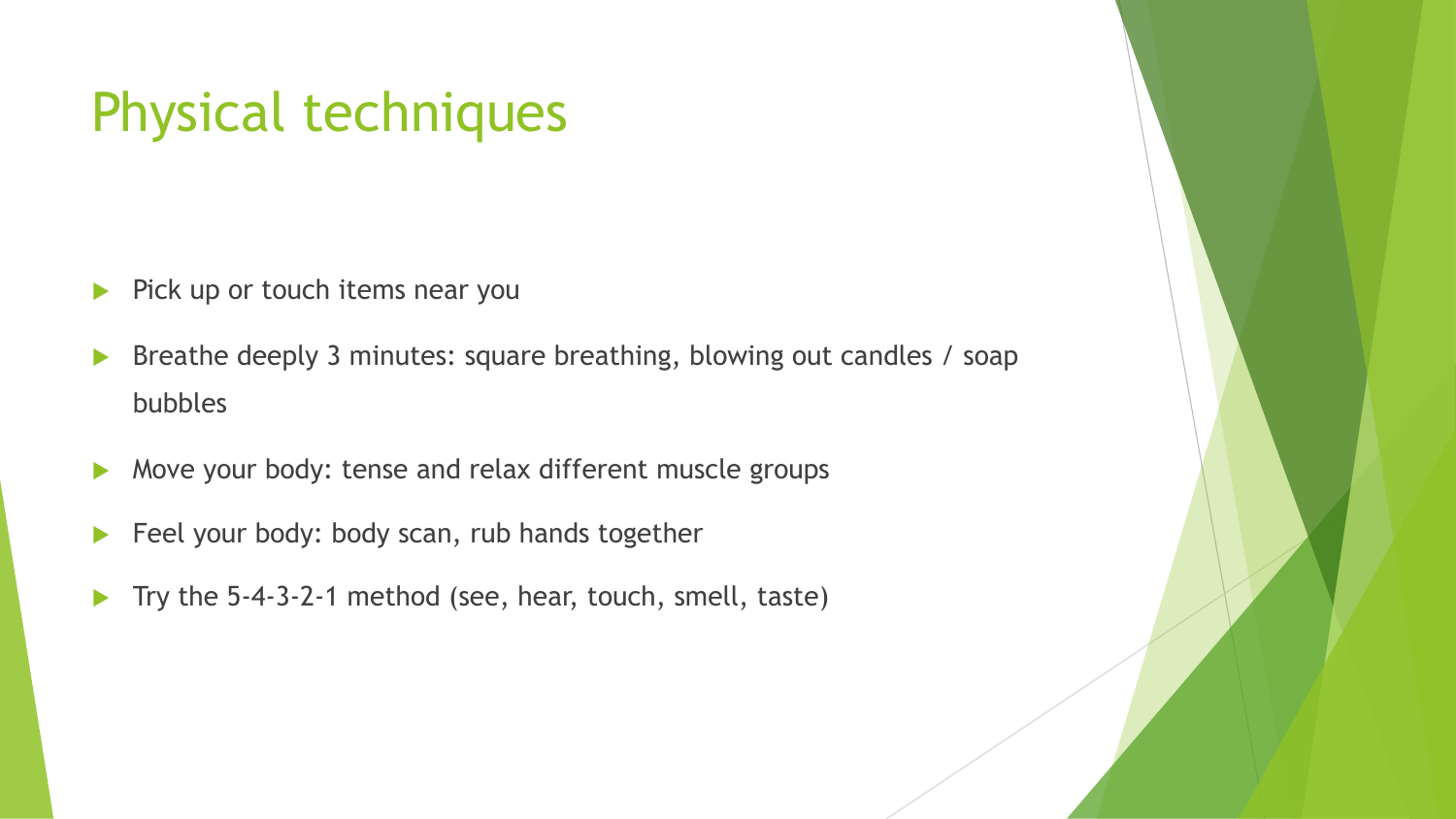#### Mental techniques

- **Think in categories:** ice cream flavours, musical instruments, flowers, etc
- Use math and numbers: counting backward from 100, timetable
- ▶ Use an anchoring phrase: I am... I live in... today is... the time is... the weather is… I am sitting…
- **Describe a common task:** making your favourite food, using the washing machine
- ▶ 3 step breathing space: How is my mind?, How am I feeling?, How is my body? Now breathe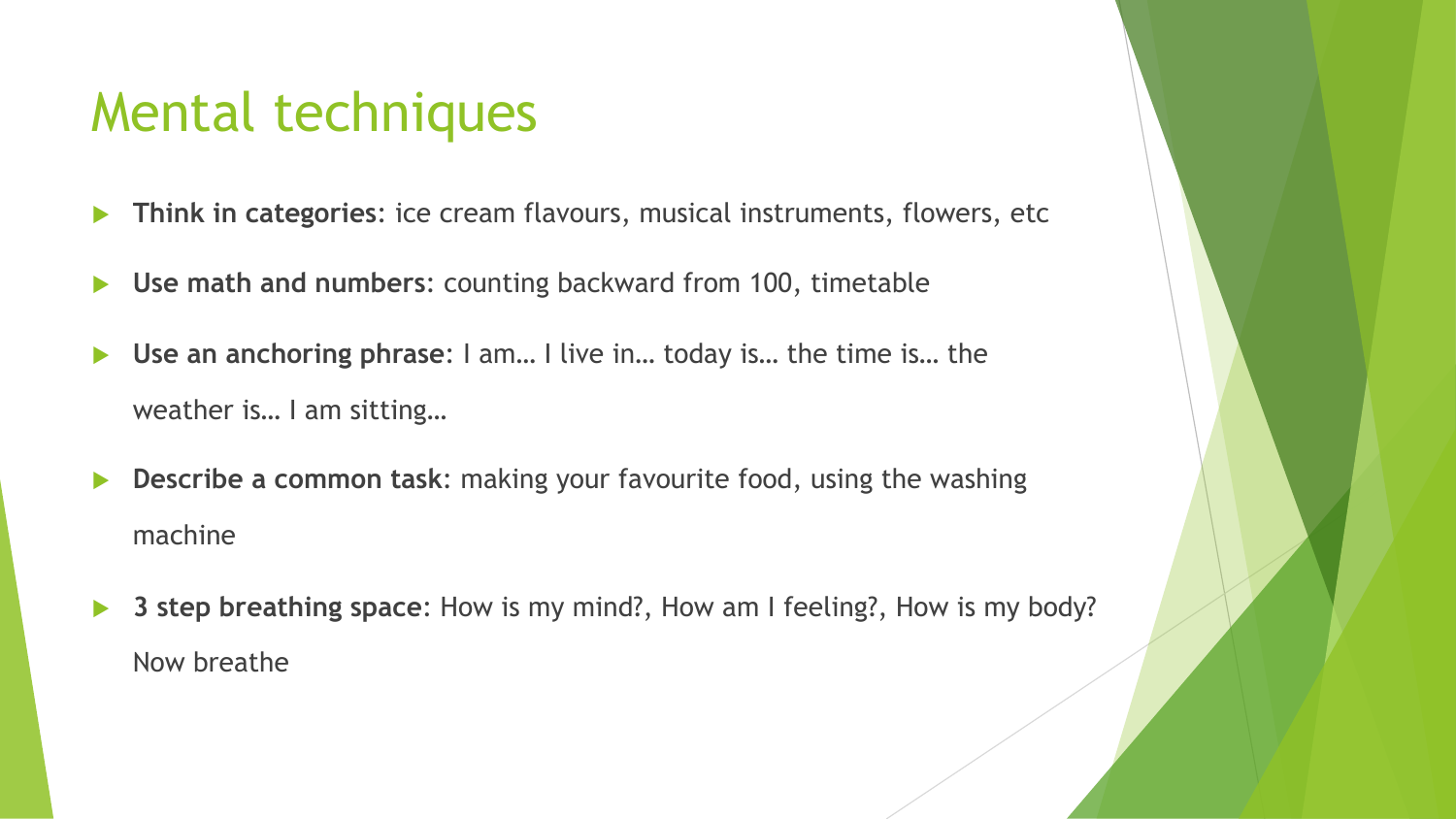## **Soothing techniques**

**Practice self-kindness:** My you be safe, May you be happy, May you be loved

Talk to yourself as you would someone you love

- **List favourites:** food, music, people, animals, places
- List positive things in your life
- **Listen to music**